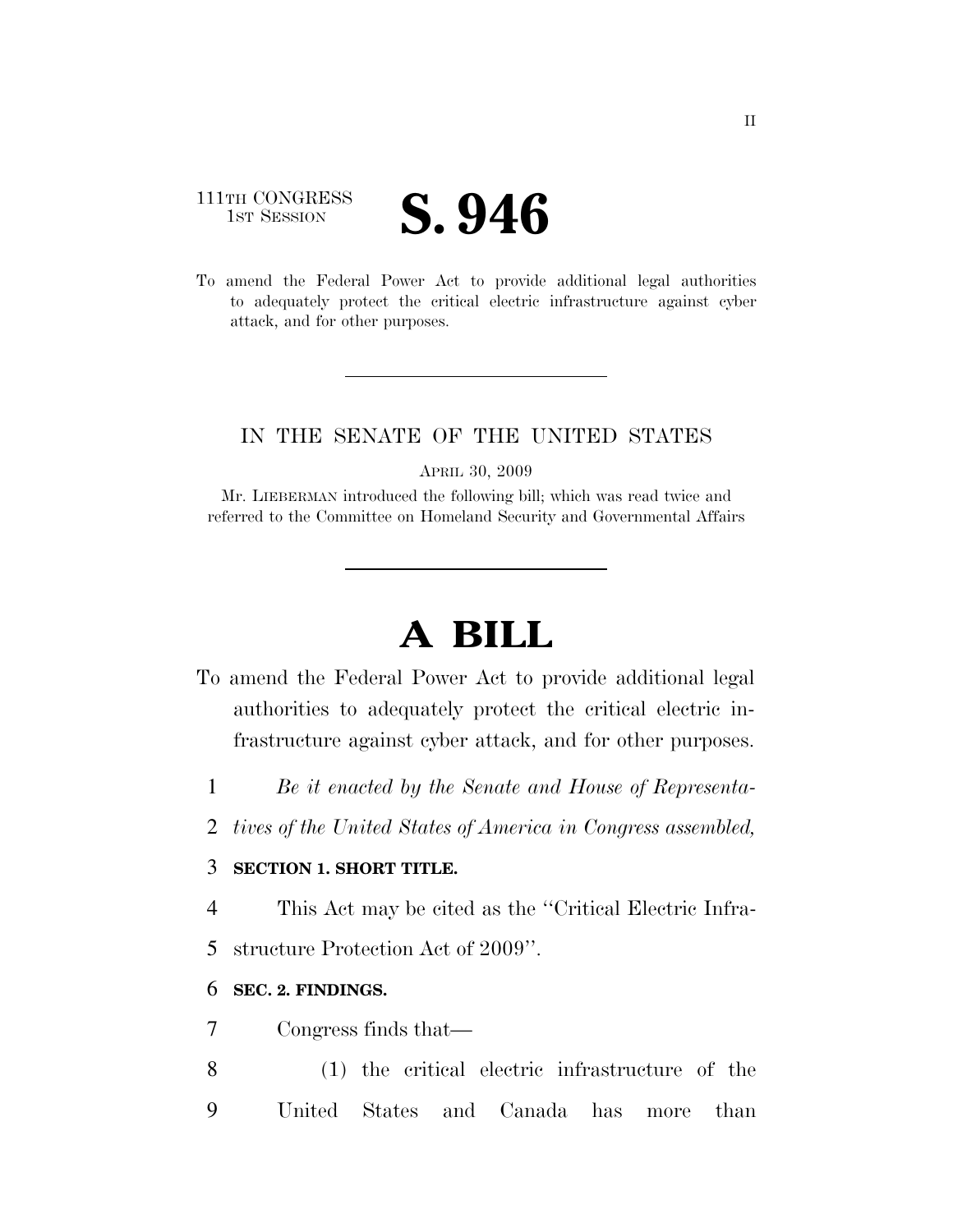| $\mathbf{1}$   | $$1,000,000,000,000$ in asset value, more than         |
|----------------|--------------------------------------------------------|
| $\overline{2}$ | 200,000 miles of transmission lines, and more than     |
| 3              | 800,000 megawatts of generating capability, serving    |
| $\overline{4}$ | over 300,000,000 people;                               |
| 5              | $(2)$ the effective functioning of electric infra-     |
| 6              | structure is highly dependent on computer-based        |
| 7              | control systems that are used to monitor and man-      |
| 8              | age sensitive processes and physical functions;        |
| 9              | $(3)(A)$ control systems are becoming increas-         |
| 10             | ingly connected to open networks, such as corporate    |
| 11             | intranets and the Internet; and                        |
| 12             | (B) according to the United States Computer            |
| 13             | Emergency Readiness Team of the Department of          |
| 14             | Homeland Security, the transition towards widely       |
| 15             | used technologies and open connectivity exposes con-   |
| 16             | trol systems to the ever-present cyber risks that      |
| 17             | exist in the information technology world in addition  |
| 18             | to control system specific risks;                      |
| 19             | (4) malicious actors pose a significant risk to        |
| 20             | the electric infrastructure;                           |
| 21             | (5) the Federal Bureau of Investigation has            |
| 22             | identified multiple sources of threats to the critical |
| 23             | infrastructure, including foreign nation<br>electric   |
| 24             | states, domestic criminals and hackers, and disgrun-   |
| 25             | tled employees;                                        |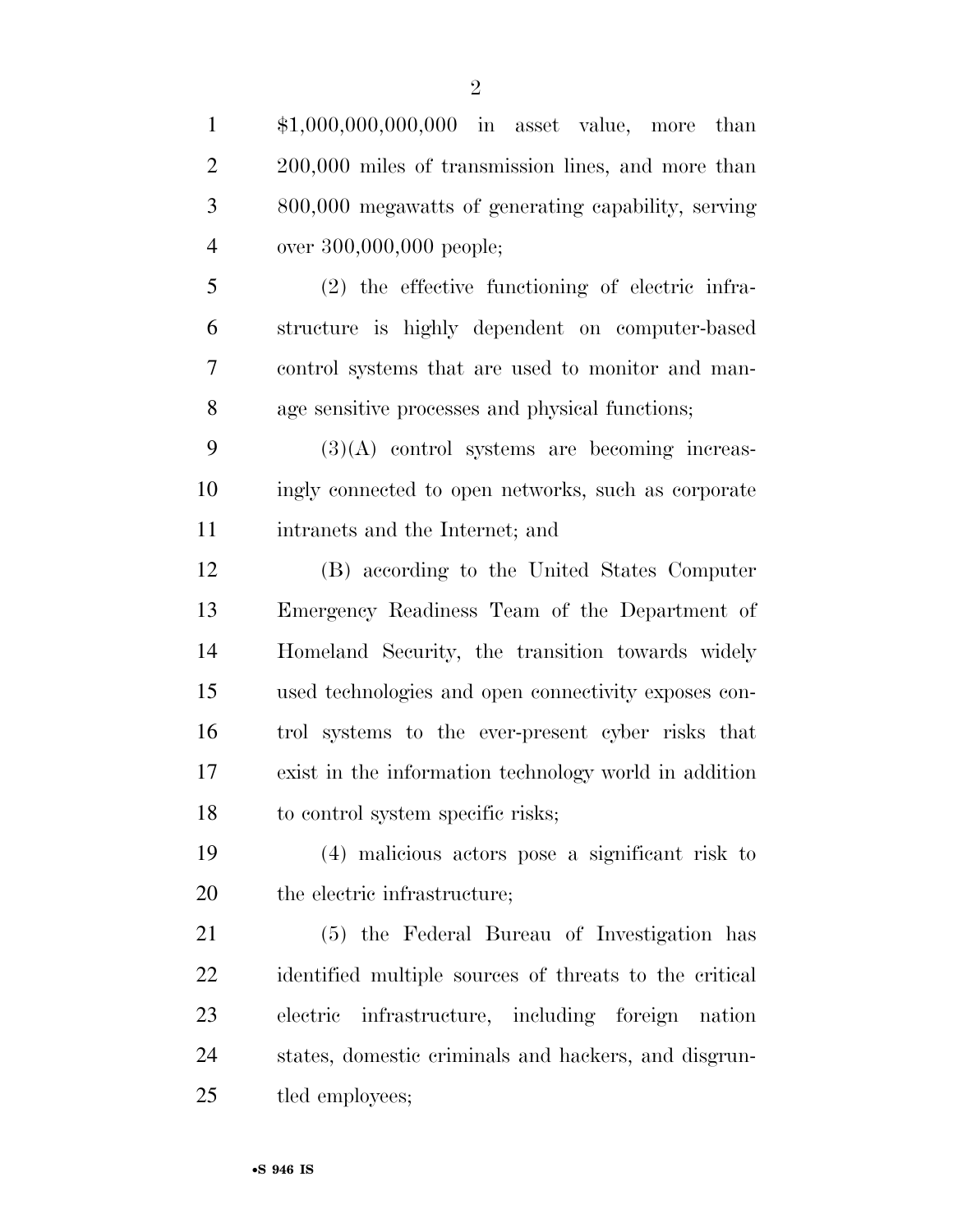(6) foreign electric infrastructure has been re-peatedly subject to cyber attack;

 (7) the Commission to Assess the Threat to the United States from Electromagnetic Pulse Attack reported in 2008 that an electromagnetic pulse at- tack could cause significant damage or disruption to critical electric infrastructure and other critical in- frastructure, due to the widespread use of super-visory control and data acquisition systems;

 (8) the Control Systems Security Program of the Department of Homeland Security is designed to increase the reliability, security, and resilience of control systems by—

 (A) developing voluntary cyber risk reduc-15 tion products;

 (B) supporting the Industrial Control Sys- tems Computer Emergency Response Team of the Department of Homeland Security in devel- oping vulnerability mitigation recommendations and strategies; and

 (C) coordinating and leveraging activities 22 for improving the critical infrastructure security posture of the United States;

 (9) in the interest of national and homeland se-curity, a statutory mechanism is necessary to protect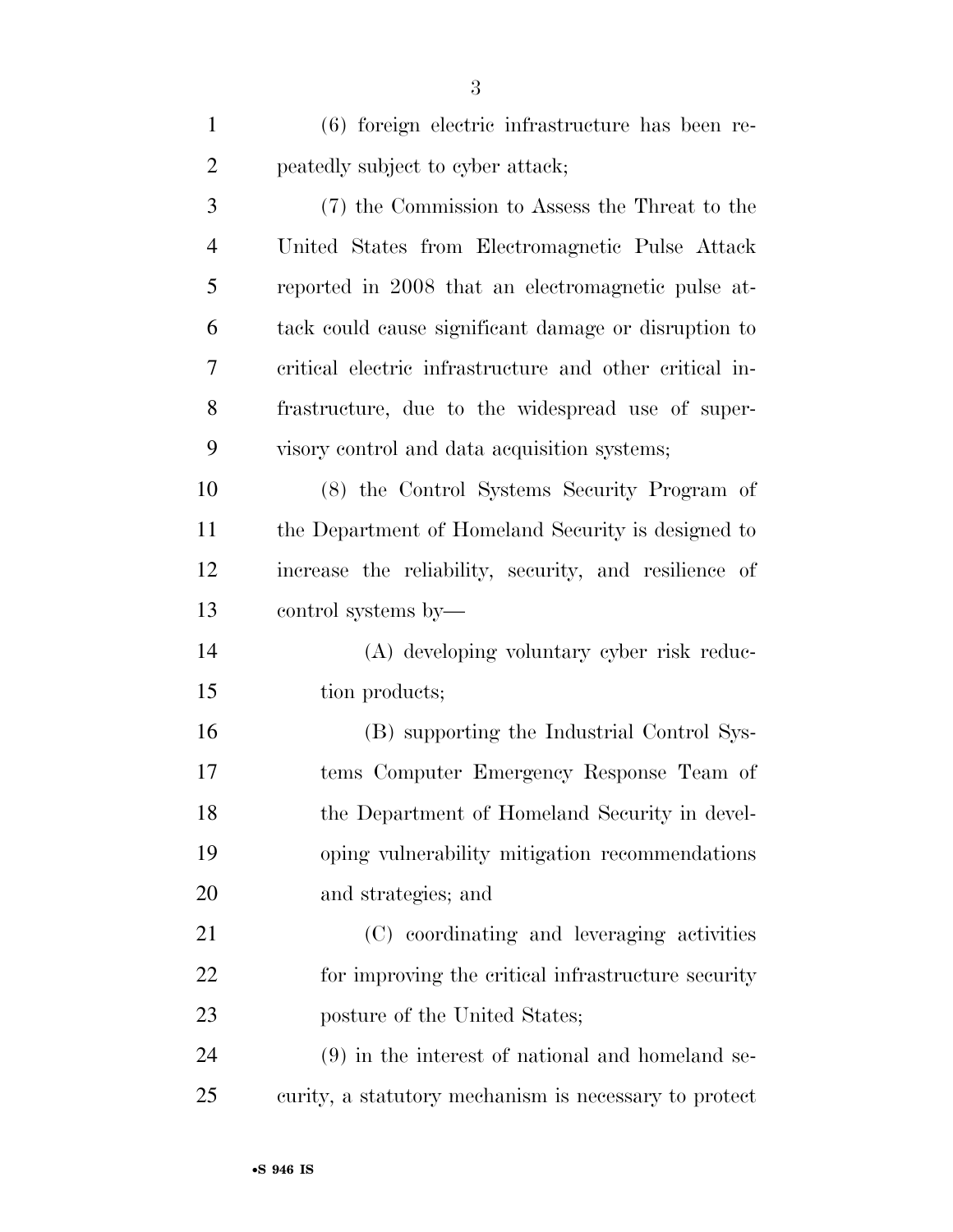the critical electric infrastructure against cyber secu-rity threats; and

 (10) on May 21, 2008, in testimony before the Committee on Homeland Security of the House of Representatives, Joseph Kelliher, then-Chairman of the Federal Energy Regulatory Commission, stated that the Commission is in need of additional legal authorities to adequately protect the electric power system against cyber attack.

## **SEC. 3. INVESTIGATION OF CYBER COMPROMISE OF CRIT-ICAL ELECTRIC INFRASTRUCTURE.**

 (a) IN GENERAL.—Pursuant to section 201 of the Homeland Security Act of 2002 (6 U.S.C. 121), the Sec- retary of Homeland Security, working with other national security and intelligence agencies, shall conduct an inves- tigation to determine if the security of Federally owned programmable electronic devices and communication net- works (including hardware, software, and data) essential to the reliable operation of critical electric infrastructure have been compromised.

 (b) FOCUS.—The investigation under this section shall focus on—

- 23 (1) the extent of compromise;
- (2) the identification of attackers;
- (3) the method of penetration;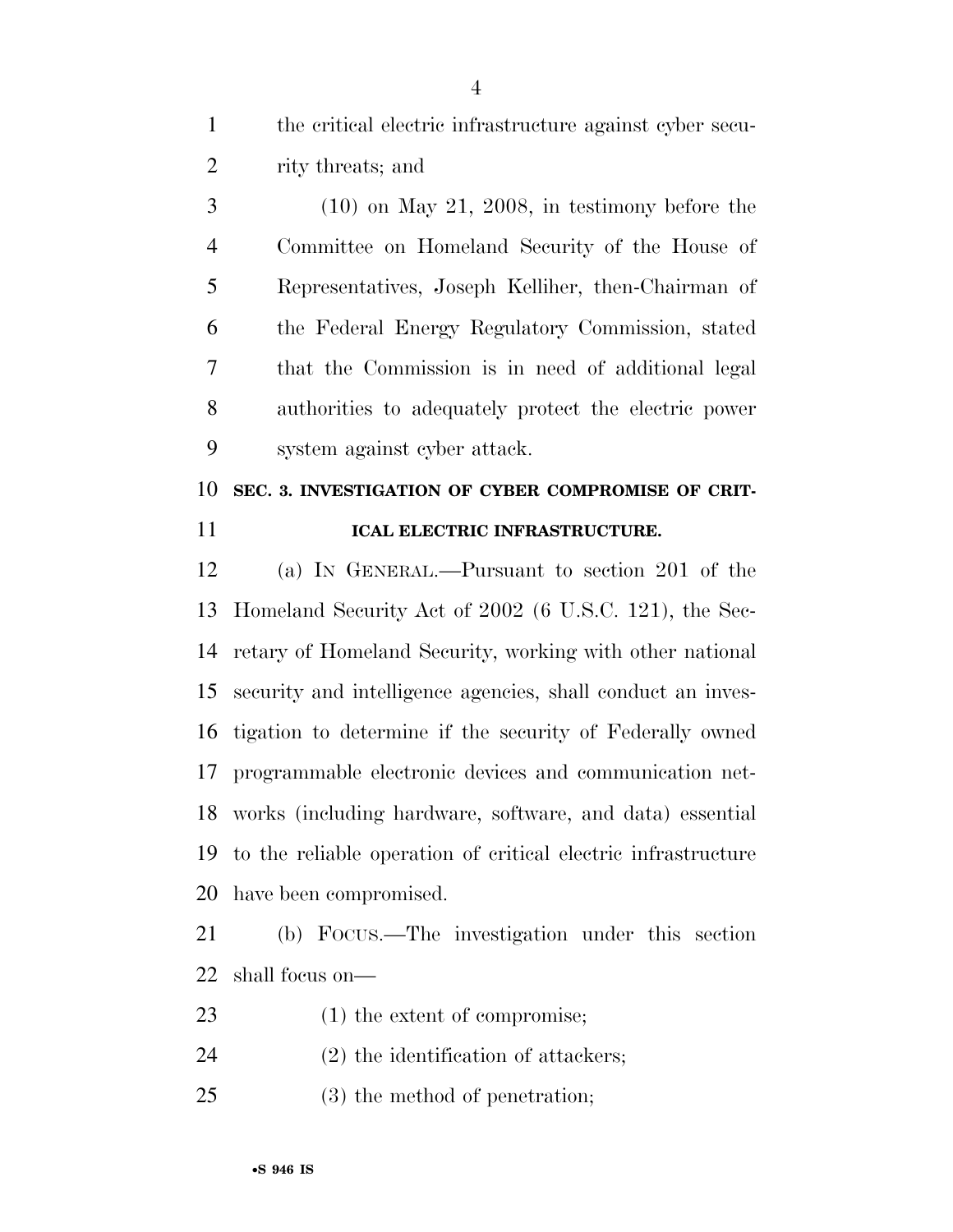| $\mathbf{1}$   | $(4)$ the ramifications of the compromise on fu-           |
|----------------|------------------------------------------------------------|
| $\overline{2}$ | ture operations of critical electric infrastructure;       |
| 3              | (5) the secondary ramifications of the com-                |
| $\overline{4}$ | promise on other critical infrastructure sectors and       |
| 5              | the functioning of civil society;                          |
| 6              | $(6)$ the ramifications of the compromise on na-           |
| 7              | tional security, including war fighting capability; and    |
| 8              | (7) recommended mitigation activities.                     |
| 9              | (c) REPORT.—The Secretary of Homeland Security             |
| 10             | shall submit to the appropriate committees of Congress     |
| 11             | (including the Committee on Homeland Security of the       |
| 12             | House of Representatives and the Homeland Security and     |
| 13             | Governmental Affairs Committee of the Senate) a report     |
| 14             | on findings of the investigation, including (at the option |
| 15             | of the Secretary) a classified annex.                      |
| 16             | SEC. 4. CRITICAL INFRASTRUCTURE.                           |
| 17             | Part II of the Federal Power Act (16 U.S.C. 824 et         |
|                | 18 seq.) is amended by adding at the end the following:    |
| 19             | "SEC. 224. CRITICAL INFRASTRUCTURE.                        |
| 20             | "(a) DEFINITIONS.—In this section:                         |
| 21             | "(1) CRITICAL ELECTRIC INFRASTRUCTURE.-                    |
| <u>22</u>      | The term 'critical electric infrastructure' means sys-     |
| 23             | tems and assets, whether physical or cyber, used for       |
| 24             | the generation, transmission, distribution, or meter-      |
| 25             | ing of electric energy in interstate commerce that         |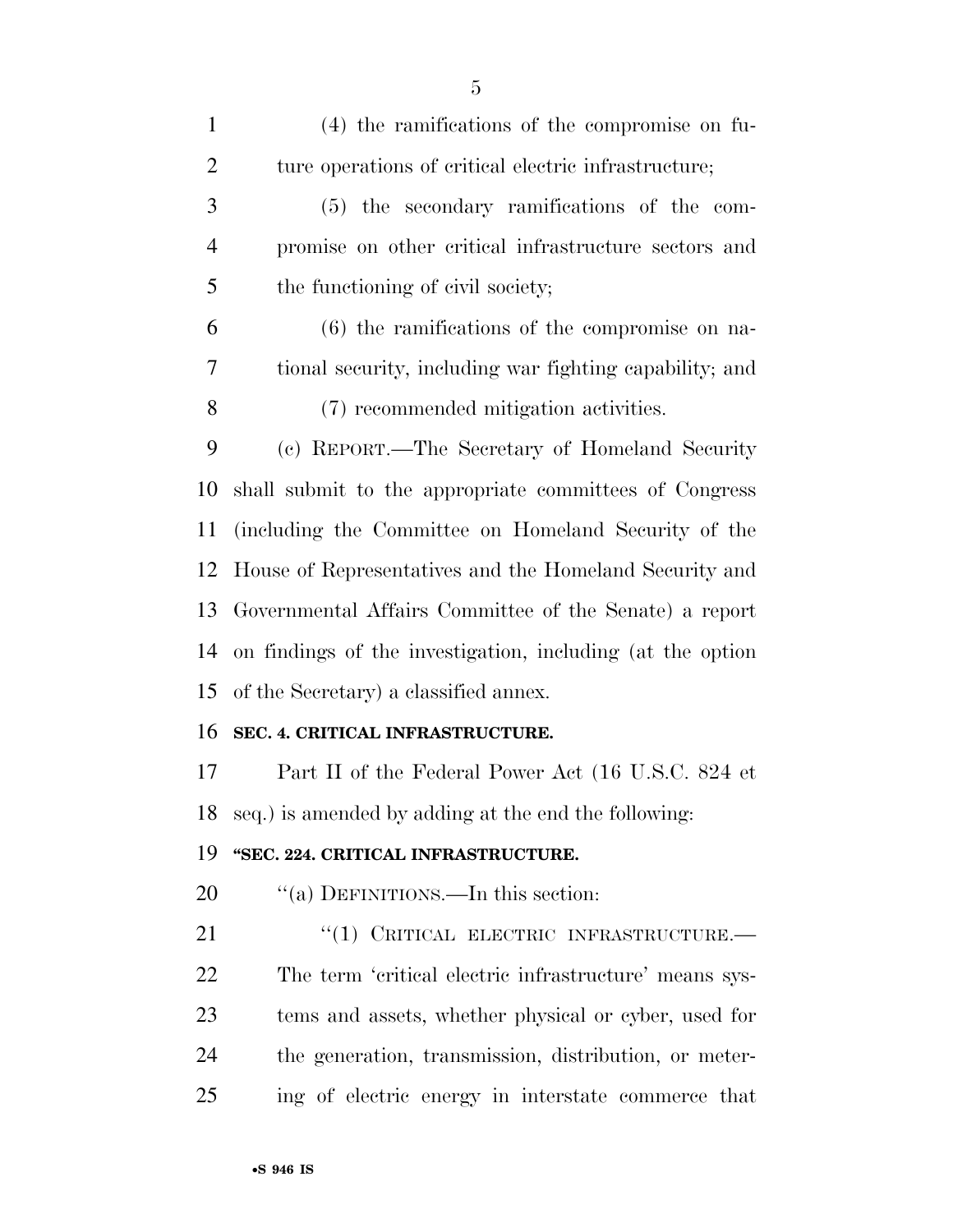| $\mathbf{1}$   | are so vital to the United States that the incapacity  |
|----------------|--------------------------------------------------------|
| $\overline{2}$ | or destruction of the systems and assets, either       |
| 3              | alone or in combination with the failure of other as-  |
| $\overline{4}$ | sets, would have a debilitating impact on the secu-    |
| 5              | rity of the United States, national or regional eco-   |
| 6              | nomic security, or national or regional public health  |
| 7              | or safety.                                             |
| 8              | "(2) CRITICAL ELECTRIC INFRASTRUCTURE IN-              |
| 9              | FORMATION.—The term 'critical electric infrastruc-     |
| 10             | ture information' means critical infrastructure infor- |
| 11             | mation related to critical electric infrastructure.    |
| 12             | "(3) CRITICAL INFRASTRUCTURE<br><b>INFORMA-</b>        |
| 13             | TION.—The term 'critical infrastructure information'   |
| 14             | has the same meaning given the term in section 212     |
| 15             | of the Critical Infrastructure Information Act of      |
| 16             | 2002 (6 U.S.C. 131).                                   |
| 17             | "(4) CYBER THREAT.—The term 'cyber threat'             |
| 18             | means any act that disrupts, attempts to disrupt, or   |
| 19             | poses a significant risk of disruption to the oper-    |
| 20             | ation of programmable electronic devices and com-      |
| 21             | munication networks (including hardware, software,     |
| 22             | and data) essential to the reliable operation of crit- |
| 23             | ical electric infrastructure.                          |
| 24             | " $(5)$ CYBER VULNERABILITY.—The term 'cyber           |

vulnerability' means any weakness that, if exploited,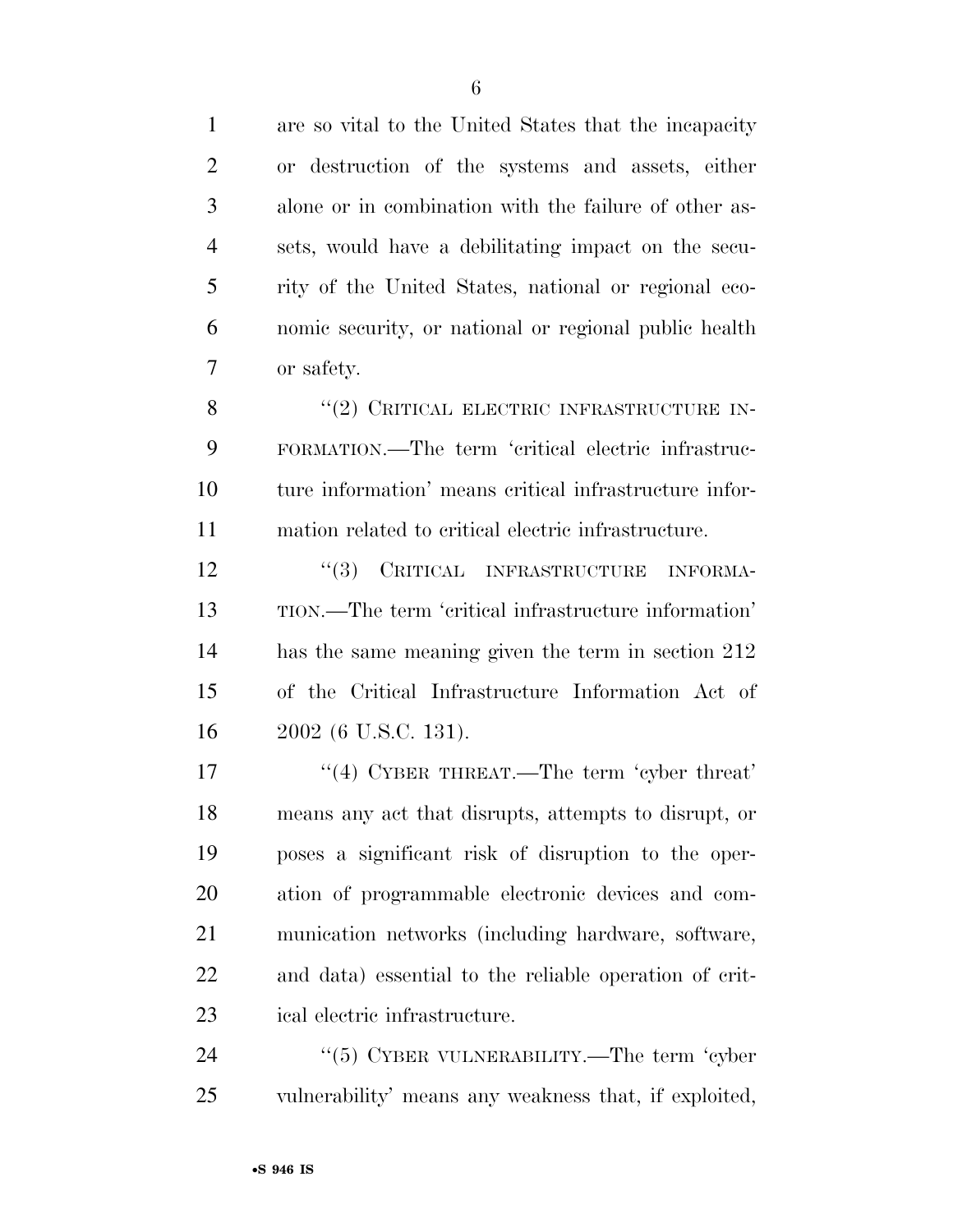| 1              | poses a significant risk of disruption to the oper-    |
|----------------|--------------------------------------------------------|
| $\overline{2}$ | ation of programmable electronic devices and com-      |
| 3              | munication networks (including hardware, software,     |
| 4              | and data) essential to the reliable operation of crit- |
| 5              | ical electric infrastructure.                          |
| 6              | "(b) ASSESSMENT, REPORT, AND DETERMINATION             |
| 7              | OF VULNERABILITY OR THREAT TO CRITICAL ELECTRIC        |
| 8              | INFRASTRUCTURE.-                                       |
| 9              | "(1) IN GENERAL.—Pursuant to section 201 of            |
| 10             | the Homeland Security Act of 2002 (6 U.S.C. 121),      |
| 11             | the Secretary of Homeland Security shall—              |
| 12             | $\lq\lq$ assess cyber vulnerabilities and cyber        |
| 13             | threats to critical infrastructure, including crit-    |
| 14             | ical electric infrastructure and advanced meter-       |
| 15             | ing infrastructure, on an ongoing basis; and           |
| 16             | $\lq\lq (B)$ produce reports, including rec-           |
| 17             | ommendations, on a periodic basis.                     |
| 18             | "(2) ELEMENTS OF REPORTS.—The Secretary                |
| 19             | shall—                                                 |
| 20             | $\lq\lq$ include in the reports under this sec-        |
| 21             | tion findings regarding cyber vulnerabilities and      |
| 22             | cyber threats to critical electric infrastructure;     |
| 23             | and                                                    |
| 24             | "(B) provide recommendations regarding                 |
| 25             | actions that may be performed by the Federal           |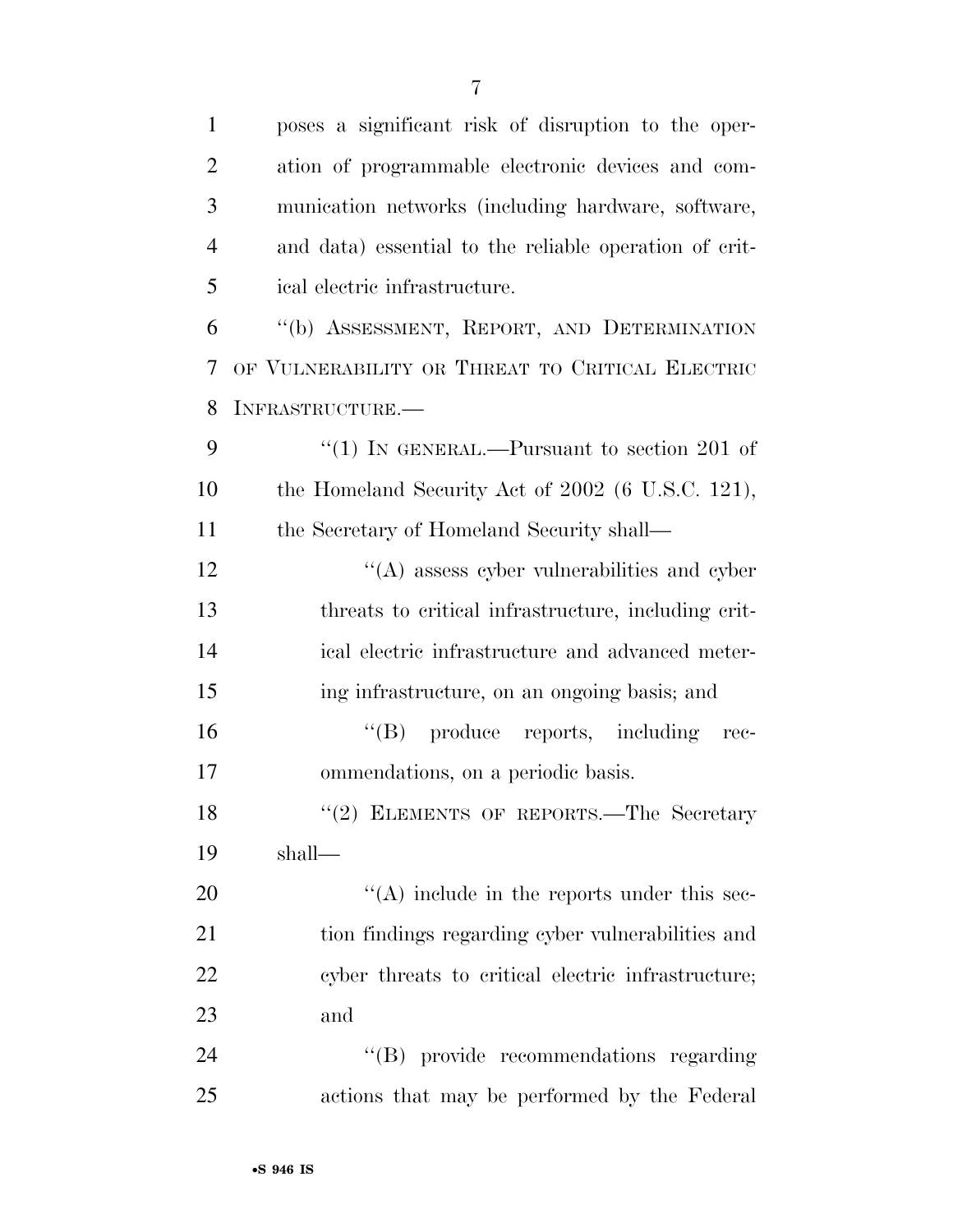Government or the private sector to enhance in- dividualized and collective domestic prepared- ness and response to the cyber vulnerability or cyber threat.

5 "(3) SUBMISSION OF REPORT.—The Secretary of Homeland Security shall submit to the Commis- sion and the appropriate committees of Congress (including the Committee on Homeland Security of the House of Representatives and the Committee on Homeland Security and Governmental Affairs of the Senate) reports prepared in response to the cyber vulnerability or cyber threat that describe the deter- minations of the Secretary, including (at the option of the Secretary) a classified annex.

15 "(4) TIMELY DETERMINATION.—

 ''(A) IN GENERAL.—In carrying out the assessment required under paragraph (1), if the Secretary of Homeland Security determines that a significant cyber vulnerability or cyber threat to critical electric infrastructure has been identified, the Secretary shall communicate the determination to the Commission in a timely manner.

24 "(B) INFORMATION.—The Secretary of Homeland Security may incorporate intelligence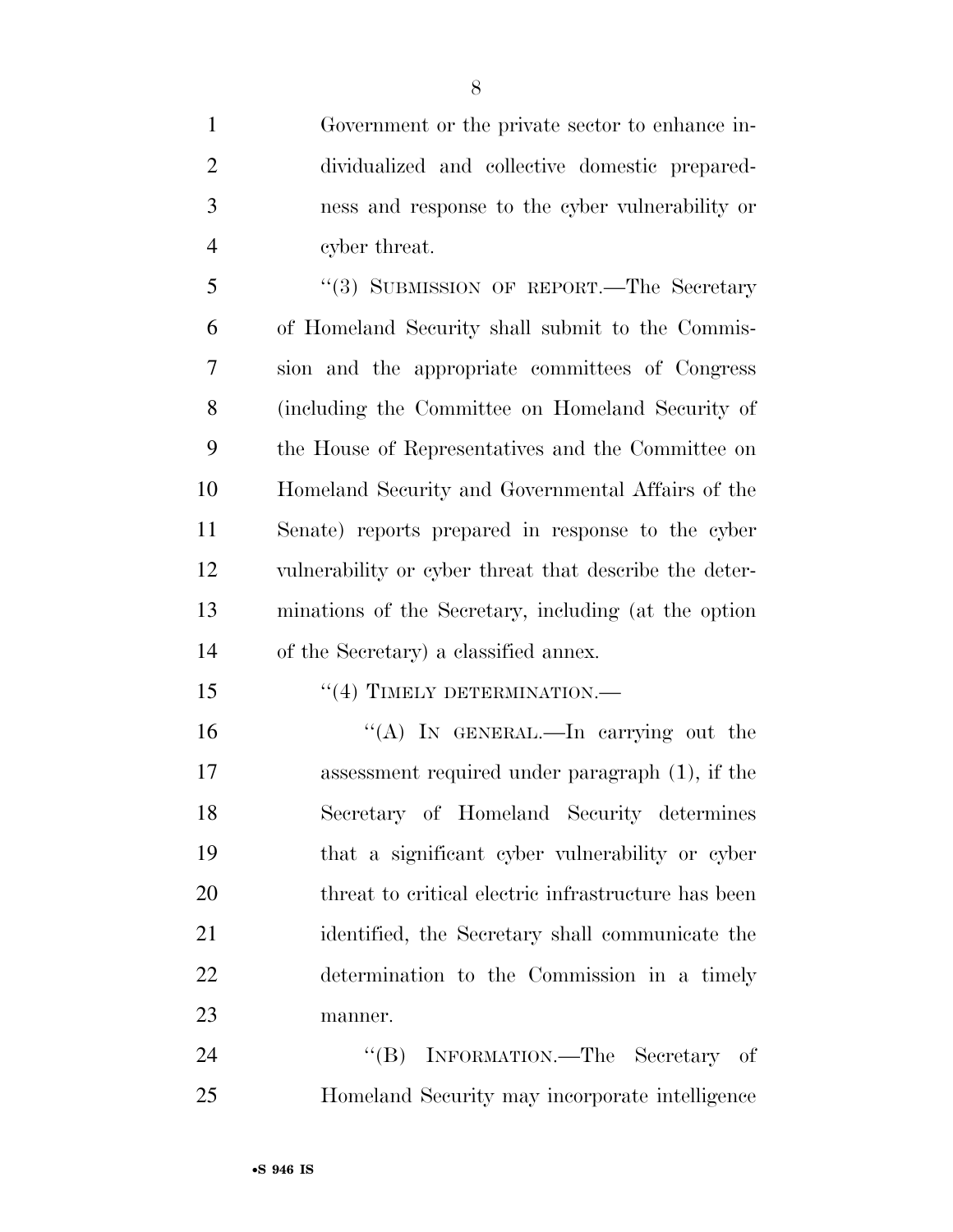or information received from other national se- curity or intelligence agencies in making the de-termination.

4 "(c) COMMISSION AUTHORITY.—

5 "(1) ISSUANCE OF RULES OR ORDERS.--Fol- lowing receipt of a finding under subsection (b), the Commission shall promulgate or issue (and from 8 time to time amend) such rules or orders as are nec- essary to protect critical electric infrastructure against cyber vulnerabilities or cyber threats.

11 "(2) EMERGENCY PROCEDURES.—The Commis- sion may issue, in consultation with the Secretary of Homeland Security, a rule or order under this sec- tion without prior notice or hearing if the Commis- sion determines the rule or order must be issued im- mediately to protect critical electric infrastructure from an imminent threat or vulnerability.

18 "(d) DURATION OF EMERGENCY RULES OR OR- DERS.—Any rule or order promulgated or issued by the Commission without prior notice or hearing under sub- section (c)(2) shall remain effective for a period of not more than 90 days unless, during the 90-day period, the Commission—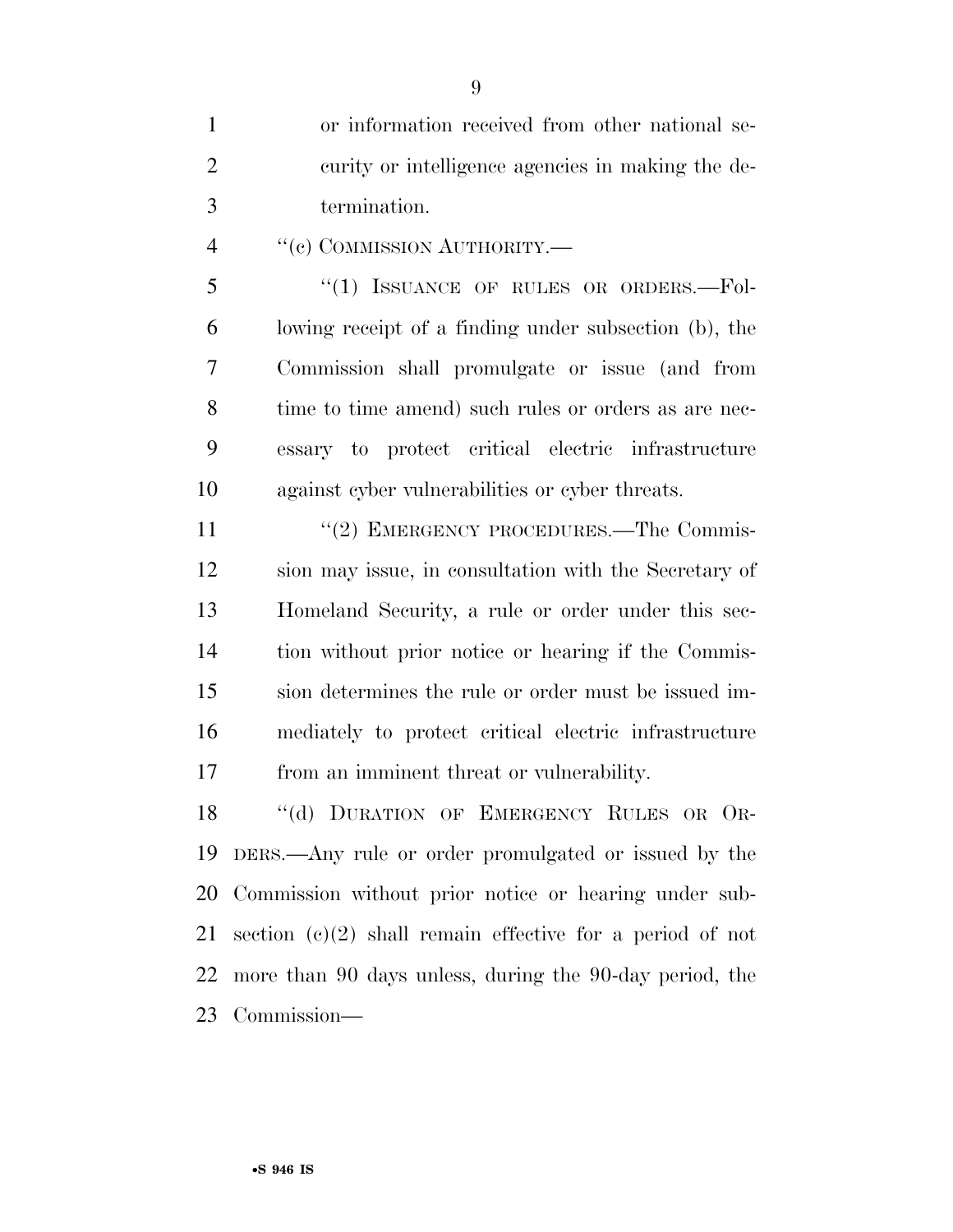| $\mathbf{1}$   | $\cdot\cdot\cdot(1)$ gives interested persons an opportunity to |
|----------------|-----------------------------------------------------------------|
| $\overline{2}$ | submit written data, views, or arguments (with or               |
| 3              | without opportunity for oral presentation); and                 |
| $\overline{4}$ | $(2)$ affirms, amends, or repeals the rule or                   |
| 5              | order.                                                          |
| 6              | "(e) JURISDICTION.—                                             |
| 7              | " $(1)$ IN GENERAL.—Notwithstanding section                     |
| 8              | 201, this section shall apply to any entity that owns,          |
| 9              | controls, or operates critical electric infrastructure.         |
| 10             | $``(2)$ COVERED ENTITIES.—                                      |
| 11             | "(A) IN GENERAL.—An entity described in                         |
| 12             | paragraph (1) shall be subject to the jurisdic-                 |
| 13             | tion of the Commission for purposes of—                         |
| 14             | "(i) carrying out this section; and                             |
| 15             | "(ii) applying the enforcement au-                              |
| 16             | thorities of this Act with respect to this                      |
| 17             | section.                                                        |
| 18             | "(B) JURISDICTION.—This subsection                              |
| 19             | shall not make an electric utility or any other                 |
| 20             | entity subject to the jurisdiction of the Commis-               |
| 21             | sion for any other purposes.                                    |
| 22             | "(f) PROTECTION OF CRITICAL ELECTRIC INFRA-                     |
| 23             | STRUCTURE INFORMATION.—Section 214 of the Home-                 |
| 24             | land Security Act of 2002 (6 U.S.C. 133) shall apply to         |
| 25             | critical electric infrastructure information submitted to       |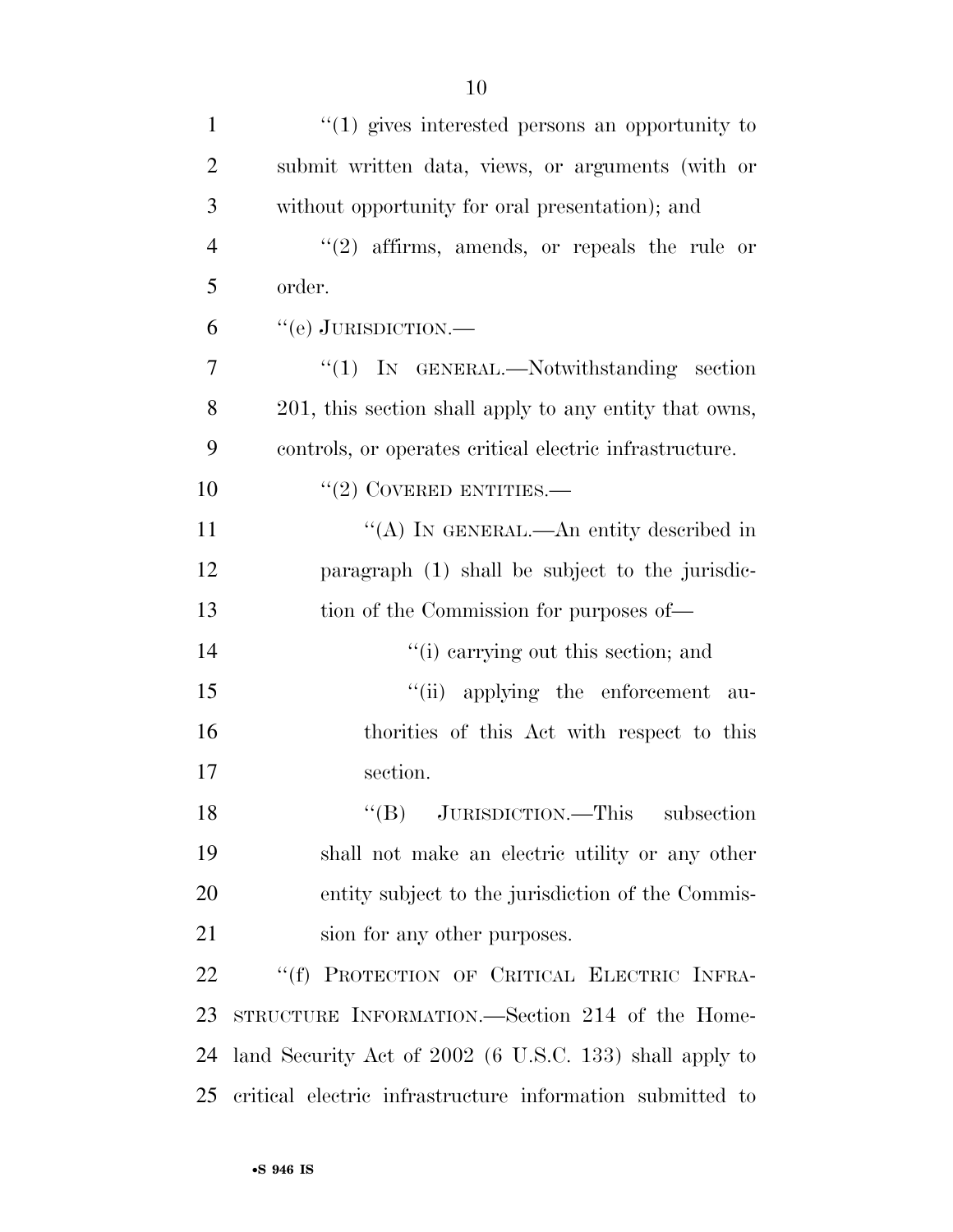the Commission under this section to the same extent as that section applies to critical infrastructure information voluntarily submitted to the Department of Homeland Se-curity under that Act (6 U.S.C. 101 et seq.).

 ''(g) PROTECTION AGAINST KNOWN CYBER VULNERABILITIES OR CYBER THREATS TO CRITICAL ELECTRIC INFRASTRUCTURE.—

8 "(1) INTERIM MEASURES.

9 "(A) In GENERAL.—After notice and op- portunity for comment, the Commission shall establish, in consultation with the Secretary of Homeland Security, by rule or order, not later than 120 days after the date of enactment of this Act, such mandatory interim measures as are necessary to protect against known cyber vulnerabilities or cyber threats to the reliable operation of the critical electric infrastructure of the United States.

 ''(B) ADMINISTRATION.—The interim reli-ability measures—

 $\frac{1}{2}$   $\frac{1}{2}$   $\frac{1}{2}$  shall serve to supplement, replace, or modify cybersecurity reliability stand- ards that, as of the date of enactment of this section, were in effect pursuant to this Act, but that are determined by the Com-